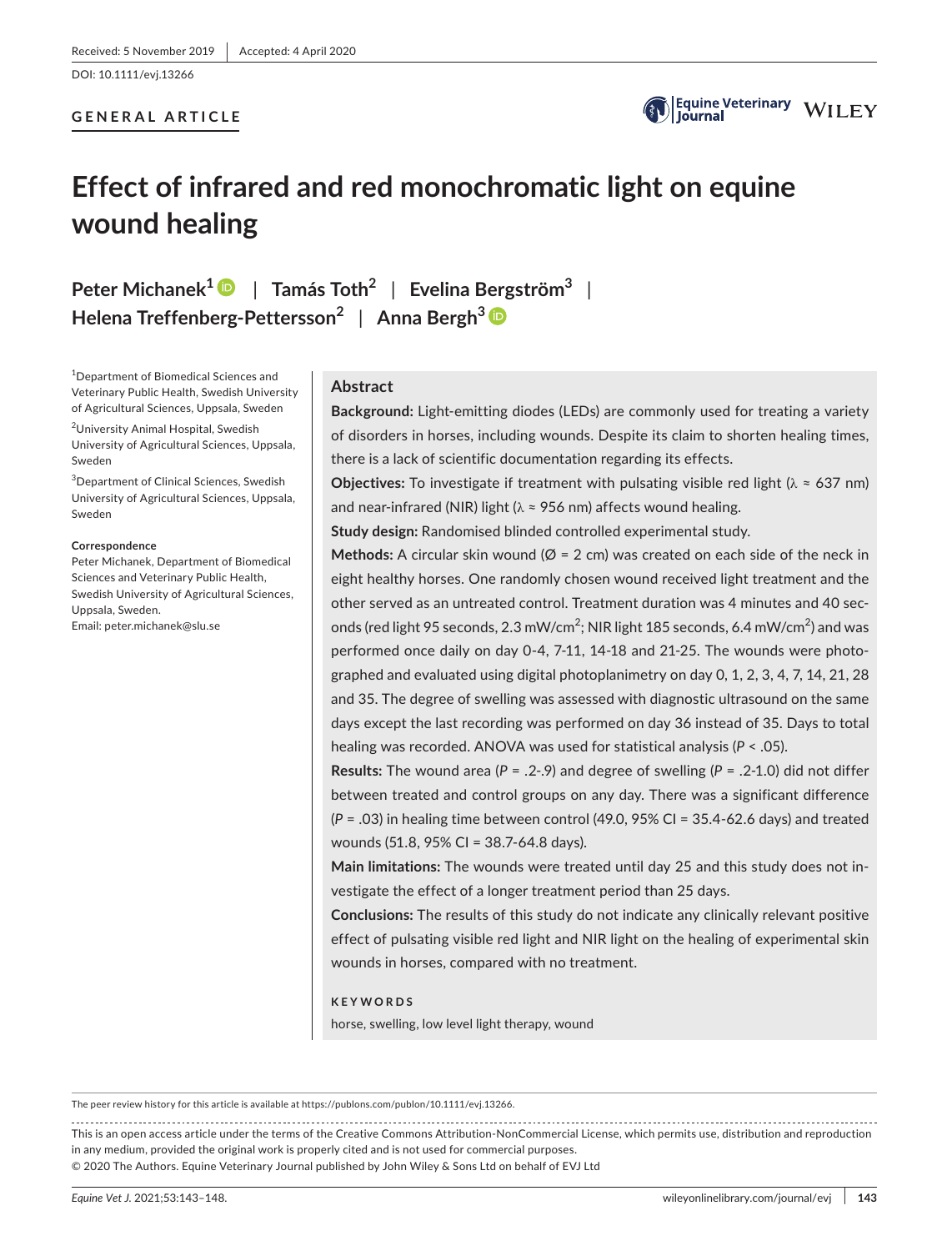## **1** | **INTRODUCTION**

Irradiation with light-emitting diodes (LEDs), so called photobiomodulation, has shown promise for stimulating wound healing.<sup>1</sup> Treatment with LEDs is considered non-invasive, non-thermal and with few side effects. Unlike lasers, LEDs emit non-coherent light possibly allowing treatment of larger surfaces and superficial tissue such as cutaneous wounds.<sup>2</sup> Several mechanisms of action have been proposed, with the most accepted theory being that LEDs have an effect on the mitochondrial respiratory-chain enzyme cytochrome c oxidase (CCO). CCO acts as a chromophore and the absorption of light leads to a variety of intracellular changes including increased electron transfer which in turn increase adenosine triphosphate levels. $3-5$ 

In in vitro studies, visible red and near-infra red (NIR) light treatments have been shown to stimulate the proliferation of fibroblasts, $6-8$  endothelial cells $^9$  and keratinocytes, $^{10}$  cell types that are essential to wound healing. In vivo-studies, mainly in rats and mice, have investigated the effect on wound healing with varying results.<sup>11</sup> However, LED light treatments with the wavelengths 670, 720 and 880 nm increased wound healing rates in a diabetic mouse model.12 Further, LED light (880 nm) suppressed the enzyme cyclooxygenase-2 and may thus have an anti-inflammatory effect in rats.<sup>13</sup> Therefore, red and NIR LED light could also have the potential for treating oedema and inflammation. These effects have led to expectations for the clinical usefulness of low-level light treatment in horses. To date, no scientific documentation on the effect of LEDs on wound healing in horses has been published. Thus, the purpose of the present study was to investigate how a commercial LED device, marketed for treatment of wounds in horses by use of both pulsating visible red light (λ ≈ 637 nm) and NIR light (λ ≈ 956 nm), affects swelling and wound healing in healthy horses. The hypothesis was that LED light treatment of experimental wounds in horses will reduce swelling, decrease wound area and time to total healing, compared with no treatment.

## **2** | **MATERIALS AND METHODS**

## **2.1** | **Horses**

Eight adult Standardbred horses participated in the study (6 mares, 2 geldings; age  $12 \pm 5$  years; weight  $524 \pm 47$  kg). The horses were kept under identical housing conditions and turned out in a paddock during the daytime. The horses were deemed healthy after a general clinical examination. The horses were randomly allocated an identity by using numbers (1-8). The study was performed during March to April.

## **2.2** | **Skin wound**

Horses were sedated with a combination of 4 mg detomidine hydrochloride (Domosedan, Orion Pharma AB Animal Health), and 4 mg

of butorphanol tartrate (Butomidor, Salfarm Scandinavia AB) given intravenously. A 6 cm × 6 cm rectangular area was shaved at a standardised location on each side of the neck. The areas were aseptically prepared. In the centre of the area, a subcutaneous injection of 2 mL 2% w/v mepivacaine hydrochloride without adrenalin (Carbocain, AstraZeneca) was administered for local anaesthesia. Thereafter, full thickness skin wounds were created, by the same surgeon with a custom made, 2 cm diameter circular punch (Ångström Laboratory, Uppsala University), in the centre of each shaved area.

All wounds were left unprotected for second intention healing except on day 3, 10 and 11 due to wet weather and high risk of heavy contamination. On these days the wounds were covered with a non-adhesive sterile primary dressing that was attached to the skin with adhesive foam dressing. Each wound was uniformly cleansed with sterile 0.9% w/v sodium chloride (Natriumklorid Fresenius Kabi, Fresenius Kabi) one time daily from day 1 to 15, thereafter the wounds were only cleansed when deemed necessary for proper wound evaluation. An equal volume of saline was used on each wound. Scabs were removed if needed, to assess the wound and in these instances, scab removal was performed bilaterally.

#### **2.3** | **Treatment**

Treatment location was randomly assigned and four horses received treatment on the left side and four horses on the right side. Wounds were treated once daily on day 0-4, 7-11, 14-18 and 21-25, and the treatment was performed by the same two people. Treatment was conducted with a handheld device (BCD 650 Animal, Biolight AB) that was held approximately 1 cm from the wound with the help of spacers and the light beam covered the entire wound surface. Treatment consisted of a pre-set programme with a duration of 4 minutes and 40 seconds. Red light was emitted for 95 seconds and NIR light for 185 seconds. Before commencing the study, the emitted wavelengths were measured with a spectrometer [CCS200, Thorlabs] and showed that the device emitted light in the red ( $\lambda \approx 637$  nm) and NIR ( $\lambda \approx 956$  nm) part of the spectrum. The irradiance was measured using a power meter [PM310D, Thorlabs] and a thermal power sensor [S310C, Thorlabs]. The irradiance for red light was measured to 2.3 mW/cm<sup>2</sup> and for NIR light to 6.4 mW/cm<sup>2</sup>. Total energy over the entire length of the program was calculated to 0.2 J/  $\textsf{cm}^{2}$  respectively 1.2 J/cm<sup>2</sup> for each wavelength.

## **2.4** | **Wound evaluation**

The horses were checked daily for general status, fever and signs of wound infection. The horses' manes were braided during the entire study period. Horses showing clinical signs of infection such as severe swelling, discharge or pain were treated adequately and excluded from the study.

Evaluation for swelling was performed on day 0-4, 7, 14, 21, 28 and 36 with a diagnostic ultrasound (LOGIQ e, GE Healthcare) by a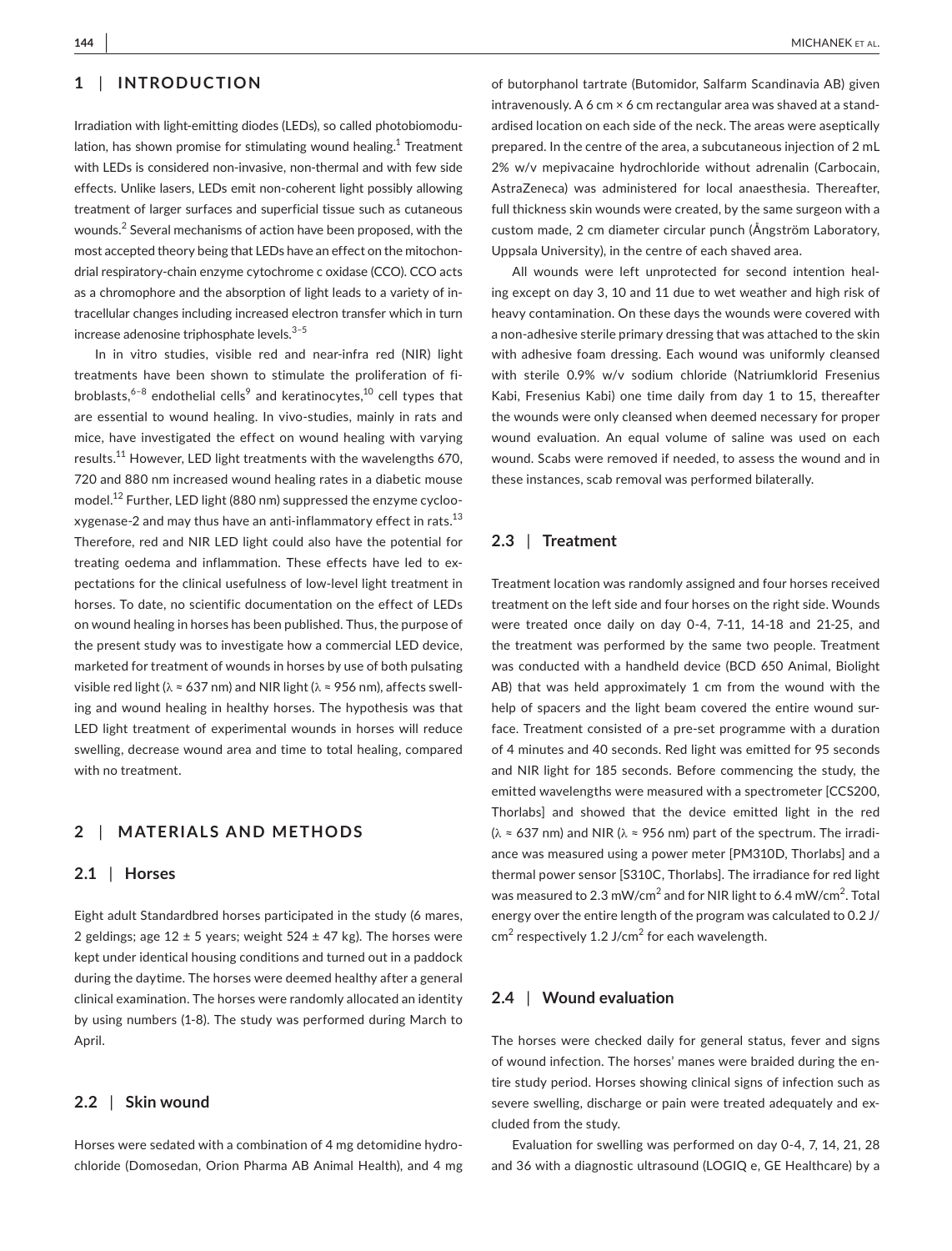radiologist blinded to experimental group assignment. A linear probe (L4-12t-RS, GE Healthcare) with the setting to 2-3 cm and sterile saline as a coupling medium was used. On day 0, a baseline evaluation was performed, before the wounds were created, in the centre of the shaved area. On the remaining days, four locations in close contact with the borders of the wound were evaluated on the cranial, dorsal, caudal and ventral aspects of the wound.

The images were analysed in a software program (Centricity RA 600, GE Healthcare). The distance between the cutis and the adjoining muscle fascia was measured (depth of swelling), one distance in the centre of each image and one distance where the swelling was visually assessed as the maximum depth (Figure 1).

All wounds were photographed daily using the same digital camera (Canon EOS 550D, Canon) in a standardised manner. A ruler marked with code number and date was held to the skin. The photographs from day 0, 1, 2, 3, 4, 7, 14, 21, 28 and 35 were selected for analysis. Wound area was calculated using the image processing software Fiji (ImageJ, Version  $1.51n$ ).<sup>14</sup> The wound edges were manually traced and related to a specific distance on the scale. All measurements were taken by the same blinded observer.

All wounds were visually examined daily to assess whether complete healing had occurred, by a person blinded to the experimental group assignment. The wounds were considered healed when an epithelial layer covered the entire wound surface.

## **2.5** | **Data analysis**

Wound area measured with digital photoplanimetry and days to complete healing were used for statistical analysis. A calculation of the sample size needed to detect an average mean difference of 0.25 mm for the maximum diameter of the wound at day 2 (SD 0.2131; power of 0.8), using a matched pair *t* test, resulted in a suggested sample size of n = 8. Normality was checked with diagnostic plots. Data are expressed as mean ± SD. Wound area and swelling were analysed as repeated measures with standard mixed procedure in SAS (SAS Institute Inc.), where the model included the fixed effects of treatment, examination day, the interaction between treatment and examination day, and the random effect of horse. Time to complete healing was analysed with paired *t* test. Significance level was set to *P* < .05.

## **3** | **RESULTS**

Wound areas were mildly swollen and slightly sensitive to palpation during the initial days after wound creation. None of the wounds showed clinical signs of infection such as severe swelling, discharge or pain. Thus, no horses were excluded from the study. The data included were from eight horses and 576 observations. There were no missing data. The normal approximation was good.

The mean values in cm for the two measured areas of swelling (maximum swelling and image centre) are presented in Figure 2. The result from the day 0 baseline evaluation was  $0.37 \pm 0.13$  cm (maximal) and  $0.30 \pm 0.10$  cm (centre). No significant differences were detected, on any of the evaluation days, between treated and control wounds (depth measured at image centre *P* = .2-1.0; maximal depth *P* = .6-1.0). The difference in wound area between treated and control wounds, as measured by digital photoplanimetry, was not significantly different on any of the evaluation days (*P* = .2-.9). Wound area over time is illustrated in Figure 3.

Time to complete healing was significantly shorter for untreated control wounds (49.0 [95% CI = 35.4-62.6] days) compared with treated wounds (51.8 [95% CI = 38.7-64.8] days) (*P* = .03). Time to complete healing for all wounds are shown in Table 1.

## **4** | **DISCUSSION**

The results of this randomised blinded study show no significant differences in the degree of swelling nor in wound area between wounds treated with LEDS (pulsating visible red light and NIR light) and those not treated. There was a significantly longer time to complete healing for the treated wounds. However, the difference was



**FIGURE 1** Example of measurements of swelling on an ultrasonographic image (centre of image = 0.55 cm; maximal distance =  $0.62$  cm)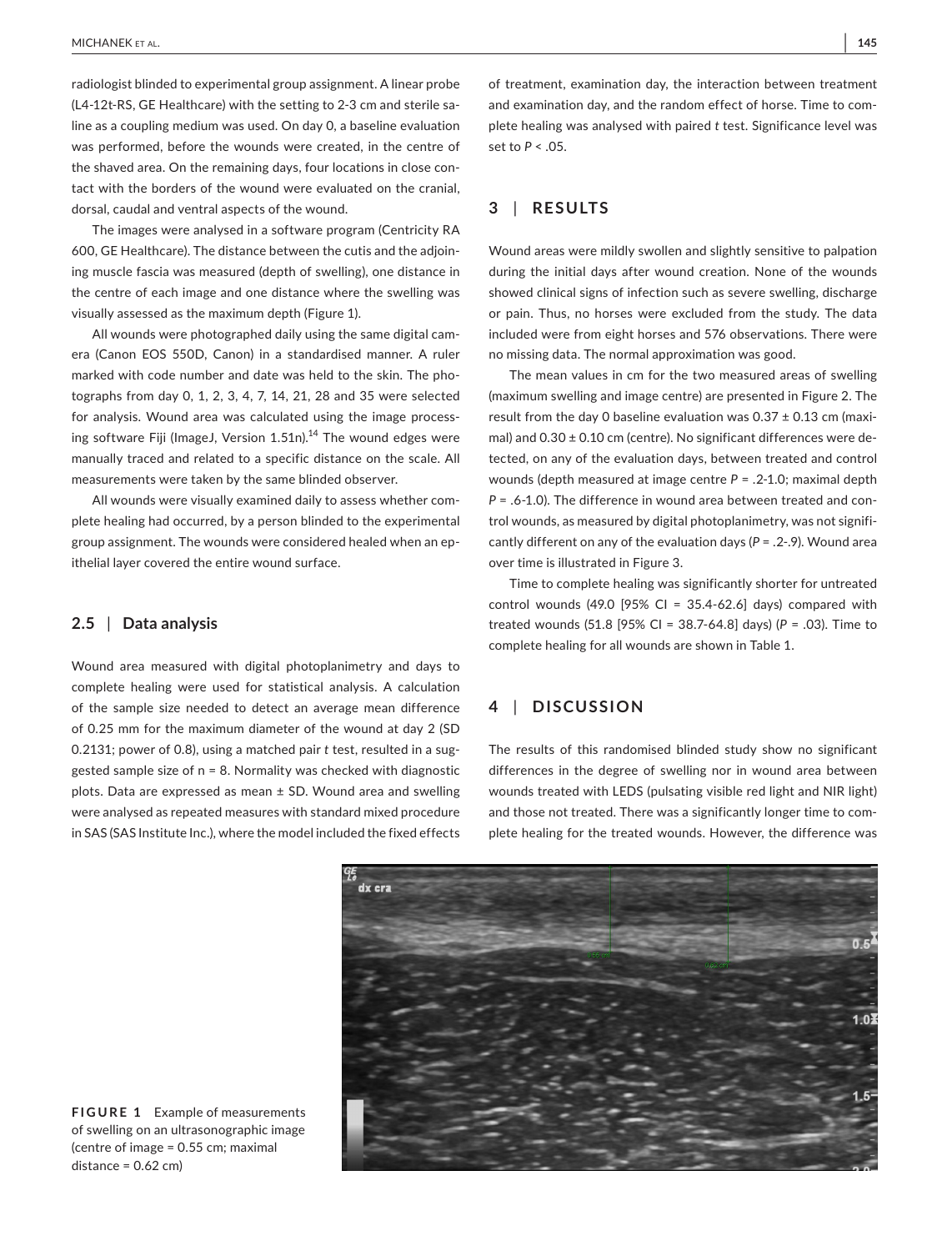

**FIGURE 2** Mean values (in cm) for swelling at all aspects (cranial, ventral, dorsal, caudal) of the wounds for day 1-36, measured on a diagnostic ultrasound image. Max = maximum distance and centre = distance measured in the centre of the swelling

Time (days)



**FIGURE 3** Mean wound area (cm<sup>2</sup>) over time in treated and control wounds, measured by digital photoplanimetry. Error bars represents ± 1 SD

small and probably of limited clinical relevance. Since there is a lack of research on LEDs and wound healing in horses, the results were also compared with studies on low-level light therapy performed with lasers instead of LEDs. The main differences between standard LED light and laser is that the latter is without phase-shifts (coherence), with uniform wavelength and is highly parallel (collimation), properties lacking in standard LED-lights. In published studies, differences in these properties, and also in irradiance (W/m $^2$ ), irradiation dose and treatment protocols can make it difficult to compare results.15 Our results are in accordance with most other studies

**TABLE 1** Time in days to complete healing for all wounds

|                | Time to complete healing (d) |         |
|----------------|------------------------------|---------|
| Horse no.      | <b>Treated</b>               | Control |
| $\mathbf{1}$   | 36                           | 31      |
| $\overline{2}$ | 76                           | 70      |
| 3              | 39                           | 39      |
| $\overline{4}$ | 69                           | 70      |
| 5              | 45                           | 44      |
| 6              | 36                           | 31      |
| 7              | 77                           | 76      |
| 8              | 36                           | 31      |
| Mean           | $51.75*$                     | 49*     |
| Median         | 42                           | 41.5    |
| SD             | 18.8                         | 19.7    |
| $*P = .03.$    |                              |         |

on low-level light treatment of wounds in horses.<sup>16-18</sup> However. one non-blinded study on laser treatment in an equine metacarpal wound healing model recorded a positive effect in the late stages of healing.<sup>19</sup> The time for secondary healing of similar sized untreated wounds differs between studies, ranging between  $25 \pm 3.5$  days for wounds on ponies<sup>20</sup> to 44.0  $\pm$  5.4 days for wounds on the body of horses<sup>21</sup> and 80 days for wounds on horse limbs,<sup>19</sup> indicating that the healing time described in the current study was similar to that previously reported.

Some of the treatment parameters (type of diodes, wavelengths, pulsation frequency, dose) were pre-set by the LED device. The treatment period was chosen after recommendations found in the available scientific literature as well as recommendations from equine rehabilitation therapists.<sup>22,23</sup> It is possible that another protocol would have had a different effect; however, the selected protocol was the one that was predicted to have a positive effect based on existing knowledge. The wounds were treated until day 25 and this study does not investigate the effect of a longer treatment period than 25 days, which can be regarded as a limiting factor. The selection of wound location on the body was based on the expectation that wounds in this location heal faster and with less exuberant granulation tissue formation than wounds on the limb.<sup>20,21,24</sup> Further, the use of one wound on each side of the horse´s neck reduced the magnitude of inter-individual variability among the animals. It is claimed that the effect of photobiostimulation is dependent on the physiological condition of the cells treated, that is, that healthy cells should respond differently than sick cells.<sup>25</sup> In the current study, the wounds were experimentally created and may not behave exactly like more complex naturally occurring injury; however, the wounds were exposed to the same external environment as other wounds caused by other types of trauma.

The effect on swelling and wound area was assessed by objective outcome tools. The degree of swelling was assessed by use of diagnostic ultrasound and wound area by digital photoplanimetry,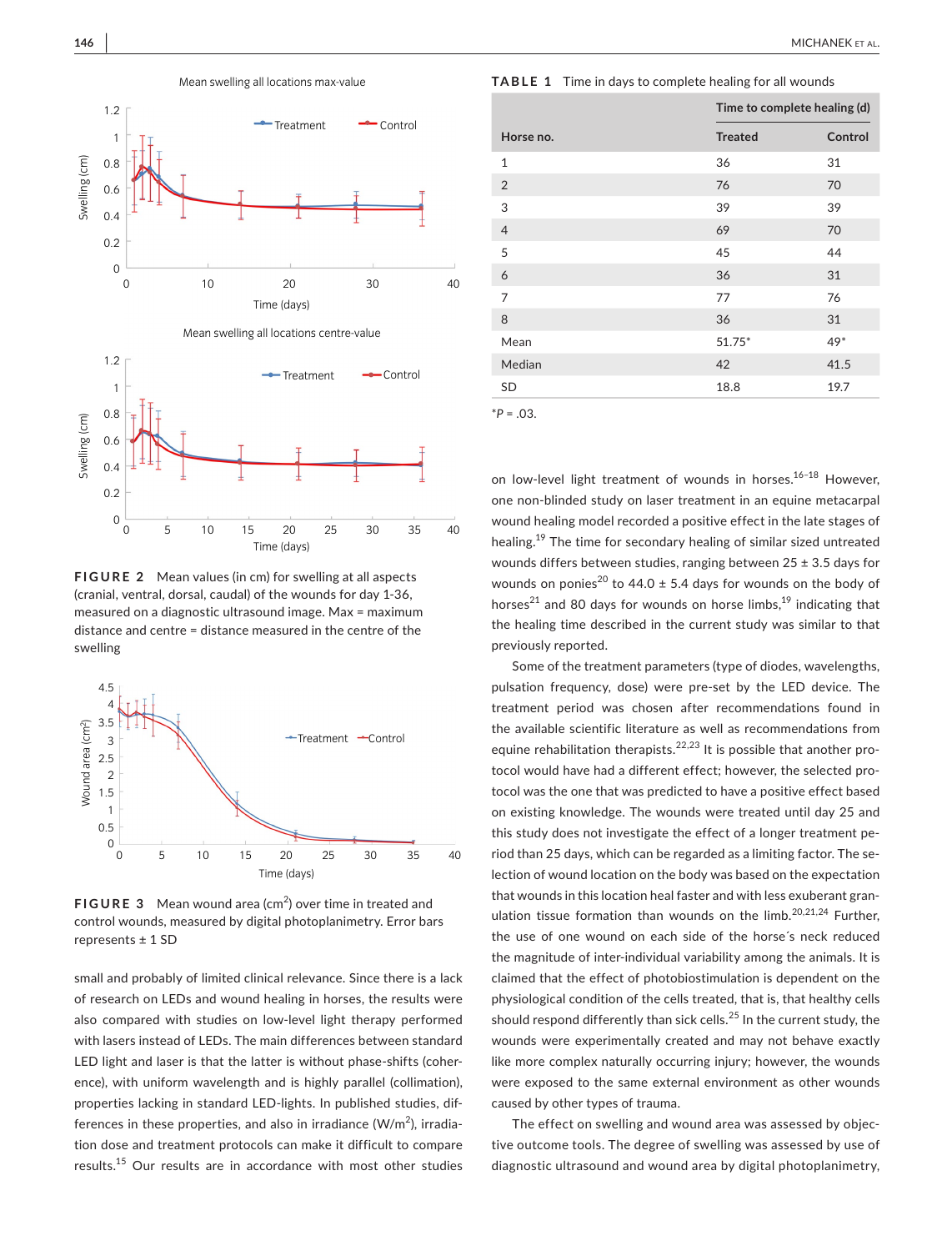techniques routinely used in wounds healing studies.<sup>18,21,26-28</sup> The digital photoplanimetry needs not to interfere with wound healing, but when the wounds are covered with scabs, there is an element of uncertainty regarding the exact borders of the wound. The same problem appears with the visual examination estimating complete healed. In order to reduce this recording error, remaining scabs were removed, a procedure that may have interfered with the healing process. However, to avoid the influence of scab removal and cleansing on the study results, if one wound needed scab removal or cleansing, the contralateral wound was also cleaned.

The results of this randomised blinded study do not indicate any positive effect of pulsating visible red light and NIR light on the degree of swelling, wound area nor time to complete healing of 2 cm experimental neck skin wounds in horses, compared with no treatment. In fact, in our study, the LED light-treated wounds took longer to heal completely than control wounds.

## **ETHICAL ANIMAL RESEARCH**

This study was approved by Uppsala Animal Experiment Ethics Board (C67/16).

#### **OWNER INFORMED CONSENT**

Not applicable.

## **ACKNOWLEDGEMENTS**

We would like to thank the personnel at the Department of Clinical Sciences for professional help with the horses. Professor Emeritus Ulf Olsson at SLU for help with statistical analysis. Professor Greger Thornell at Uppsala University for consultation and for providing us with optical measuring equipment.

#### **CONFLICT OF INTERESTS**

No competing interests have been declared.

## **AUTHOR CONTRIBUTIONS**

P. Michanek was the principal author and contributed to study design, data collection and analysis, and manuscript preparation. T. Toth contributed to study design and preparing of wounds and revising the manuscript. E. Bergström contributed to data collection. H. Treffenberg Pettersson contributed to study design, ultrasound examinations, and revising the manuscript. A. Bergh was the senior author and contributed to overall study design, project coordination, data collection, data analysis, and revising the manuscript. All authors gave their final approval of the manuscript.

## **DATA ACCESSIBILITY STATEMENT**

The data that support the findings of this study are available from the corresponding author upon reasonable request.

## **ORCID**

*Peter Mich[anek](https://orcid.org/0000-0002-5567-6249)* <https://orcid.org/0000-0002-6555-3795> *Anna Bergh* <https://orcid.org/0000-0002-5567-6249>

### **REFERENCES**

- 1. Chaves MEdeA, Araújo ARde, Piancastelli ACC, Pinotti M. Effects of low-power light therapy on wound healing: LASER x LED. An Bras Dermatol. 2014;89:616–23.
- 2. Sommer AP, Pinheiro AL, Mester AR, Franke RP, Whelan HT. Biostimulatory windows in low-intensity laser activation: lasers, scanners, and NASA's light-emitting diode array system. J Clin Laser Med Surg. 2001;19:29–33.
- 3. Karu TI. Multiple roles of cytochrome c oxidase in mammalian cells under action of red and IR-A radiation. IUBMB Life. 2010;62:607–10.
- 4. Chung H, Dai T, Sharma SK, Huang Y-Y, Carroll JD, Hamblin MR. The nuts and bolts of low-level laser (light) therapy. Ann Biomed Eng. 2012;40:516–33.
- 5. de Freitas LF, Hamblin MR. Proposed mechanisms of photobiomodulation or low-level light therapy. IEEE J Sel Top Quantum Electron. 2016;22(3):348–64.
- 6. Whelan HT, Smits RL, Buchman EV, Whelan NT, Turner SG, Margolis DA, et al. Effect of NASA light-emitting diode irradiation on wound healing. J Clin Laser Med Surg. 2001;19:305–14.
- 7. Song S, Zhang Y, Fong C-C, Tsang C-H, Yang Z, Yang M. cDNA Microarray analysis of gene expression profiles in human fibroblast cells irradiated with red light. J Invest Dermatol. 2003;120:849–57.
- 8. Hawkins D, Abrahamse H. Biological effects of helium-neon laser irradiation on normal and wounded human skin fibroblasts. Photomed Laser Surg. 2005;23:251–9.
- 9. Rohringer S, Holnthoner W, Chaudary S, Slezak P, Priglinger E, Strassl M, et al. The impact of wavelengths of LED light-therapy on endothelial cells. Sci Rep. 2017;7:10700.
- 10. Gagnon D, Gibson TWG, Singh A, Linden AR, zur Kazienko JE, LaMarre J. An in vitro method to test the safety and efficacy of lowlevel laser therapy (LLLT) in the healing of a canine skin model. BMC Vet Res. 2016;12:73. [https://doi.org/10.1186/s12917-016-0689-5.](https://doi.org/10.1186/s12917-016-0689-5)
- 11. Suan LP, Bidin N, Cherng CJ, Hamid A. Light-based therapy on wound healing: a review. Laser Phys. 2014;24:083001.
- 12. Whelan HT, Buchmann EV, Dhokalia A, Kane MP, Whelan NT, Wong-Riley MTT, et al. Effect of NASA light-emitting diode irradiation on molecular changes for wound healing in diabetic mice. J Clin Laser Med Surg. 2003;21:67–74.
- 13. Xavier M, David DR, de Souza RA, Arrieiro AN, Miranda H, Santana ET, et al. Anti-inflammatory effects of low-level light emitting diode therapy on Achilles tendinitis in rats. Lasers Surg Med. 2010;42:553–8.
- 14. Schindelin J, Arganda-Carreras I, Frise E, Kaynig V, Longair M, Pietzsch T, et al. Fiji: an open-source platform for biological-image analysis. Nat Methods. 2012;9:676–82.
- 15. Hashmi JT, Huang Y-Y, Sharma SK, Kurup DB, De Taboada L, Carroll JD, et al. Effect of pulsing in low-level light therapy. Lasers Surg Med. 2010;42:450–66.
- 16. Kaneps AJ, Hultgren BD, Riebold TW, Shires GM. Laser therapy in the horse: histopathologic response. Am J Vet Res. 1984;45:581–2.
- 17. Fretz PB, Li Z. Low energy laser irradiation treatment for second intention wound healing in horses. Can Vet J. 1992;33:650–3.
- 18. Petersen SL, Botes C, Olivier A, Guthrie AJ. The effect of low level laser therapy (LLLT) on wound healing in horses. Equine Vet J. 1999;31:228–31.
- 19. Jann HW, Bartels K, Ritchey JW, Payton M, Bennett JM. Equine wound healing: influence of low level laser therapy on an equine metacarpal wound healing model. Photon Lasers Med. 2012;1:117–22.
- 20. Jacobs KA, Leach DH, Fretz PB, Townsend HGG. Comparative aspects of the healing of excisional wounds on the leg and body of horses. Vet Surg. 1984;13:83–90.
- 21. Tóth T, Broström H, Båverud V, Emanuelson U, Bagge E, Karlsson T, et al. Evaluation of LHP® (1% hydrogen peroxide) cream versus petrolatum and untreated controls in open wounds in healthy horses: a randomized, blinded control study. Acta Vet Scand. 2011;53:45.